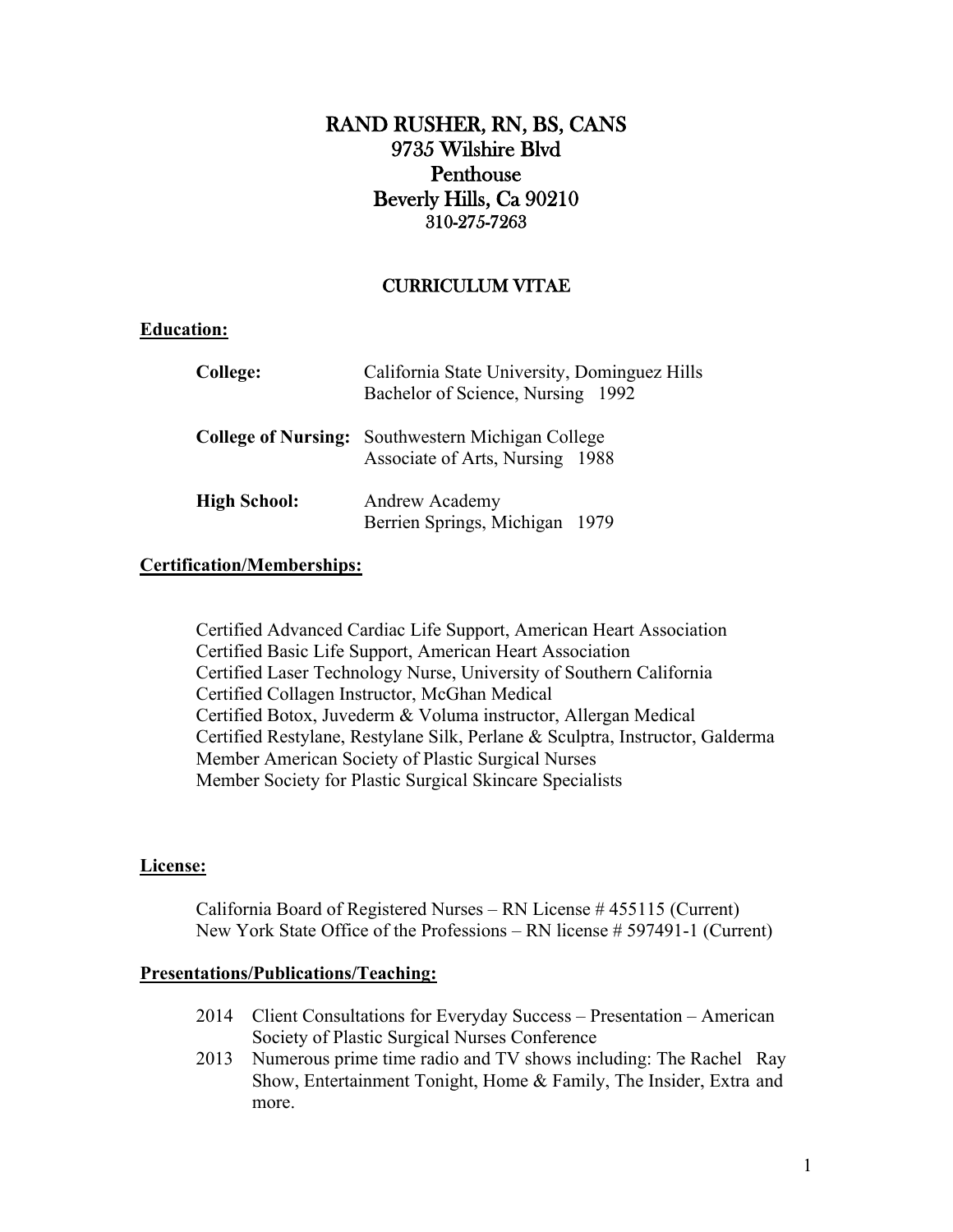- 2011 'Pretty Hurts" TV show by GoGo Luckey Productions Injections Specialist & show consultant
- 2008 Differentiating Hyaluronic Acid Dermal Fillers Strategies for Successful Outcome & Patient Satisfaction – Planning Faculty – University of South Florida
- 2005 "Skincare for Sun Damaged Skin", *Hero's Magazine*
- 2002 Collagen Administration, Western Regional Representatives, Medicis Pharmaceuticals
- 2000 Education Innovation Development for Laser Safety Education Co-publication and presentation, 2000 Congress and *AORN Journal*
- 1998 "Expediting Patient Discharge from Ambulatory Surgery"; Journal of Oncology Nursing
- 1997 Isolated Limb Perfusion Podium Presentation and Publication of Oncology Nursing Society Annual National Conference
- 1996 Intraocular Eye Plaque Post Abstract and Session Association of Operating Room Nurse Annual National Congress and *AORN Journal*

#### **Professional Work Experience:**

2012 –Present

Leif Rogers MD, Medical Director RR Aesthetics – Injection Specialist & CEO Rand Rusher RN

2011-Present

Rand Rusher Inc, President Beverly Hills, California

2009- 2012

Norman Leaf MD , Medical Director RR Aesthetics – Injection Specialist & CEO Beverly Hills, Ca 90210

2000-2009

Norman Leaf, M.D. Leaf & Rusher Medical Skincare Clinic – Injection Specialist Beverly Hills, California